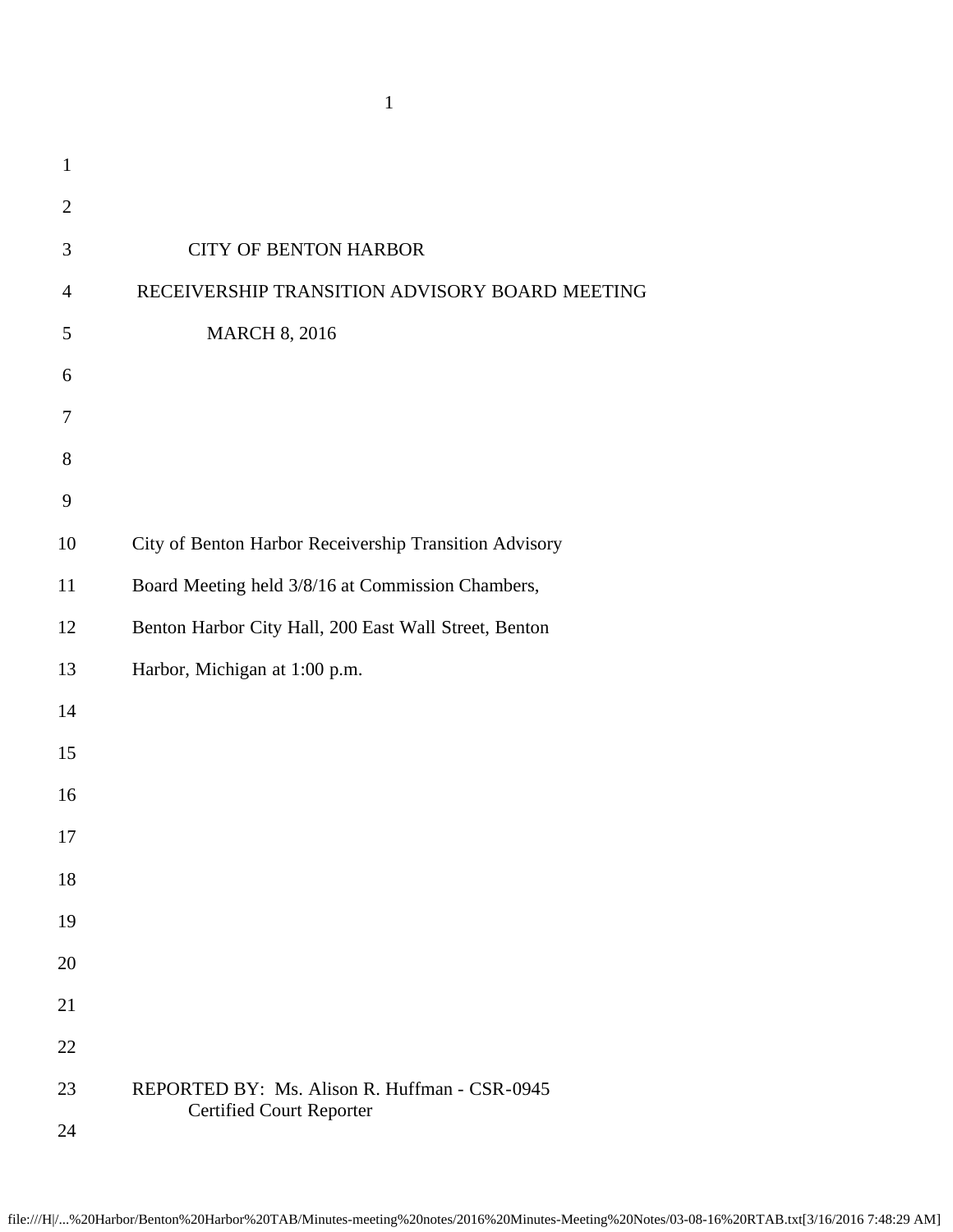| $\mathbf{1}$   |                                  |
|----------------|----------------------------------|
| $\overline{2}$ |                                  |
| 3              | <b>BOARD MEMBERS:</b>            |
| $\overline{4}$ | MR. LARRY STECKELBERG (Chairman) |
| 5              | <b>MS. SHARON HUNT</b>           |
| 6              | MR. BRET WITKOWSKI               |
| 7              |                                  |
| 8              |                                  |
| 9              | <b>TREASURY STAFF:</b>           |
| 10             | MR. ROBERT WIDIGAN               |
| 11             | MS. DEANNA HUDSON                |
| 12             |                                  |
| 13             |                                  |
| 14             | <b>BENTON HARBOR STAFF:</b>      |
| 15             | MR. DARWIN WATSON (City Manager) |
| 16             |                                  |
| 17             |                                  |
| 18             |                                  |
| 19             |                                  |
| 20             |                                  |
| 21             |                                  |
| 22             |                                  |
| 23             |                                  |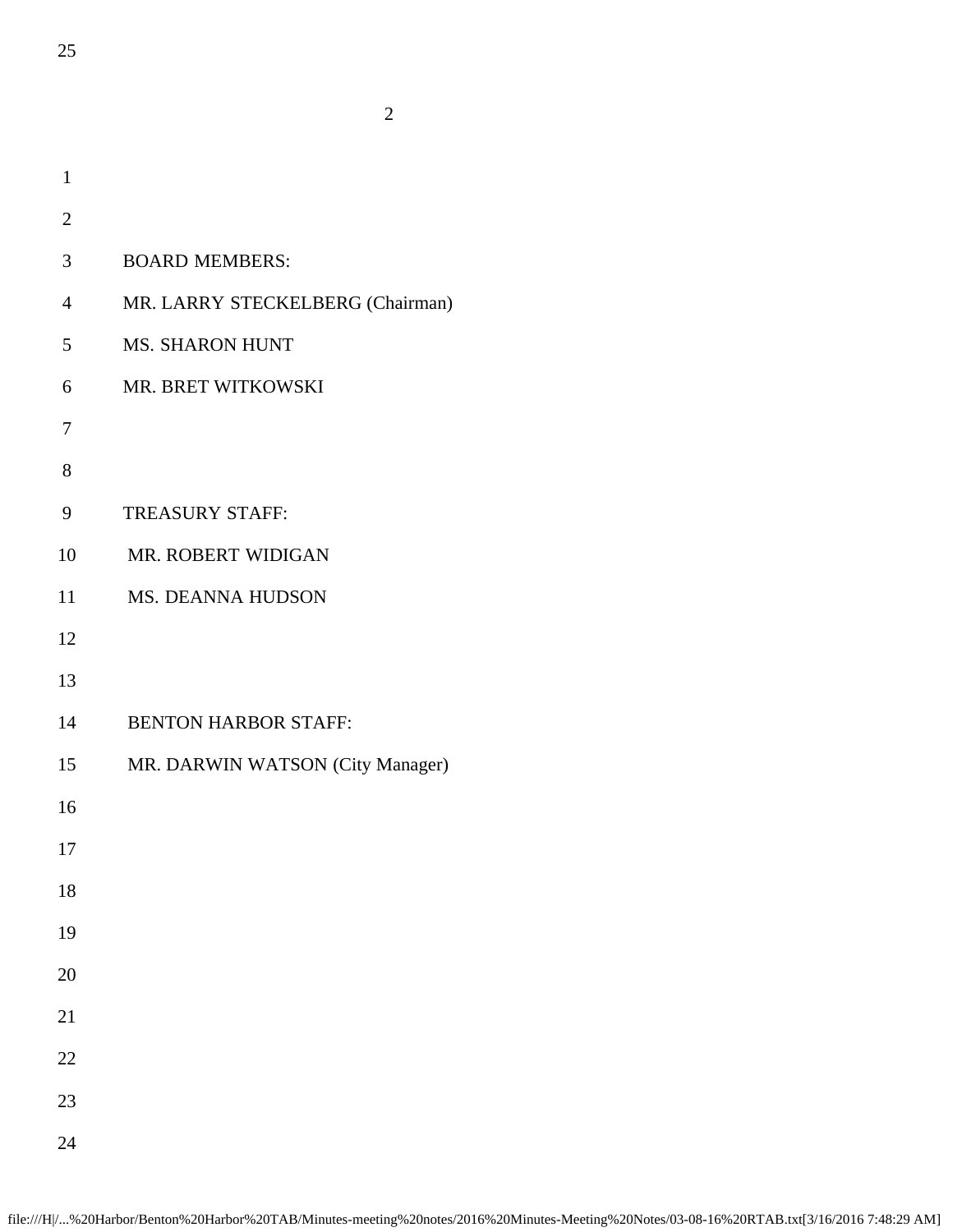3

| $\mathbf{1}$   | Benton Harbor, Michigan                                    |
|----------------|------------------------------------------------------------|
| $\overline{2}$ | Tuesday, March 8, 2016 - 1:00 p.m.                         |
| 3              | MR. STECKELBERG: Good afternoon.                           |
|                | I'd like to call to order the March 8th meeting            |
| 5              | of the Receivership Transition Advisory Board for the City |
| 6              | of Benton Harbor.                                          |
| 7              | Please take the roll.                                      |
| 8              | MS. HUDSON: Sharon Hunt?                                   |
| 9              | MS. HUNT: Here.                                            |
| 10             | MS. HUDSON: Bret Witkowski?                                |
| 11             | MR. WITKOWSKI: Here.                                       |
| 12             | MS. HUDSON: A quorum is present.                           |
| 13             | MR. STECKELBERG: Here.                                     |
| 14             | MS. HUDSON: Larry Steckelberg. I'm sorry.                  |
| 15             | MR. STECKELBERG: The approval of the Agenda.               |
| 16             | Before we get to that, I would like to amend               |
| 17             | that Agenda. We have two additional items which are        |
| 18             | sitting before you. Item Number 7 is a change of polling   |
| 19             | location, which was approved by the City Commission, and   |
| 20             | Number 8, which is a resolution in support of an apartment |
| 21             | building renovation project, both of which have some       |
| 22             | timeliness in submission of various documents to get       |
| 23             | things moving.                                             |
| 24             | So I would like to add those as Items Number 7             |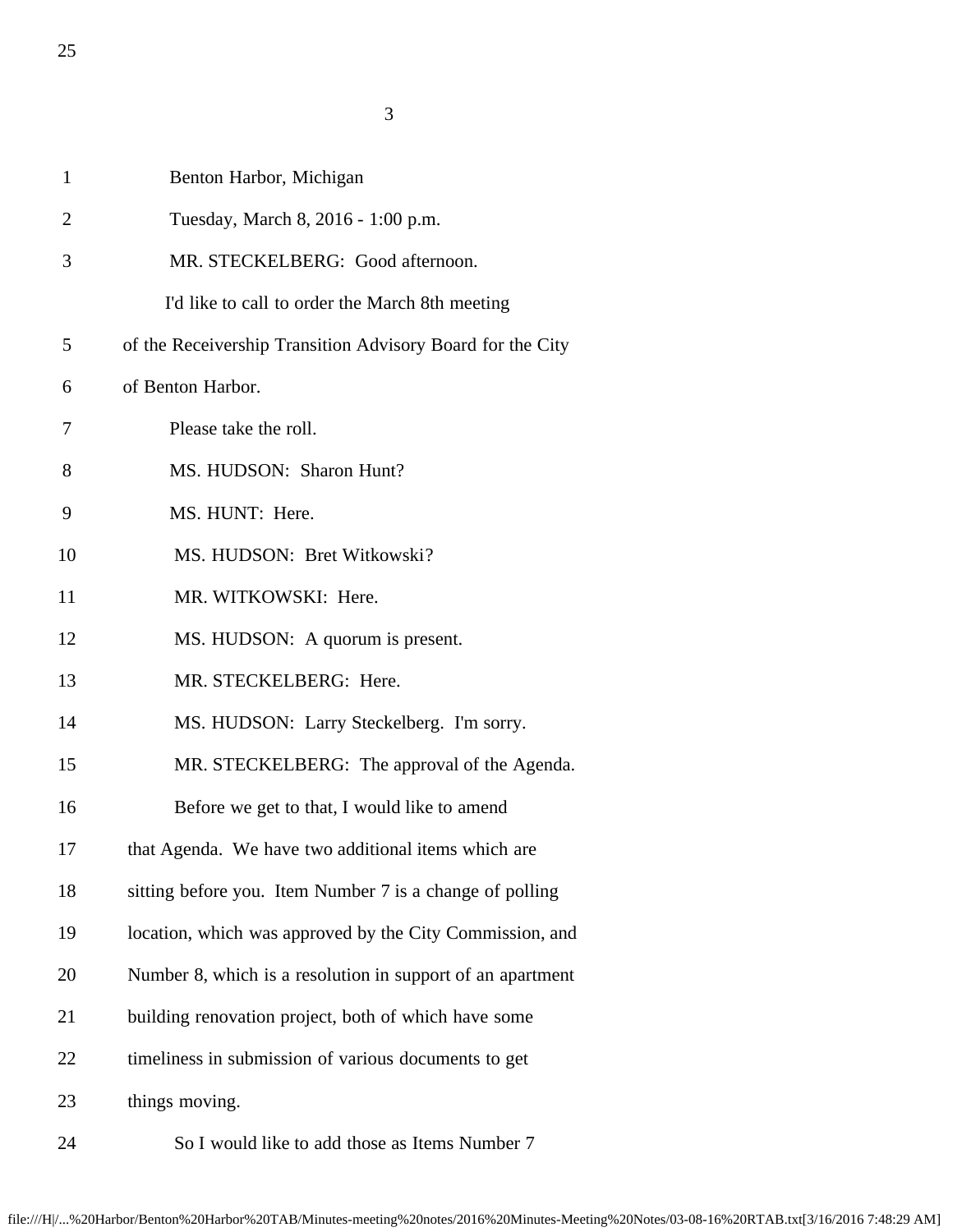| $\mathbf{1}$   | without objection. We'll amend the Agenda to include   |
|----------------|--------------------------------------------------------|
| $\overline{2}$ | those items.                                           |
| 3              | So a motion to approve the Agenda?                     |
| 4              | MR. WITKOWSKI: I'll make that motion.                  |
| 5              | MS. HUNT: I second.                                    |
| 6              | MR. STECKELBERG: All those in favor?                   |
| 7              | MS. HUNT: Aye.                                         |
| 8              | MR. WITKOWSKI: Aye.                                    |
| 9              | MR. STECKELBERG: Aye.                                  |
| 10             | Approval of the RTAB Minutes of December 17th,         |
| 11             | 2015.                                                  |
| 12             | MR. WITKOWSKI: I'll make that motion.                  |
| 13             | MS. HUNT: I second.                                    |
| 14             | MR. STECKELBERG: All those in favor?                   |
| 15             | MR. WITKOWSKI: Aye.                                    |
| 16             | MS. HUNT: Aye.                                         |
| 17             | MR. STECKELBERG: Aye.                                  |
| 18             | Under Old Business, we're going to have a              |
| 19             | presentation on the evaluation report for the RTAB,    |
| 20             | actually, the evaluation of the city and its current   |
| 21             | involvement in F-436 receivership.                     |
| 22             | I will turn this over to Rob Widigan.                  |
| 23             | MR. WIDIGAN: All right. So on March 10th of            |
| 24             | 2014, this Board was appointed to serve in the City of |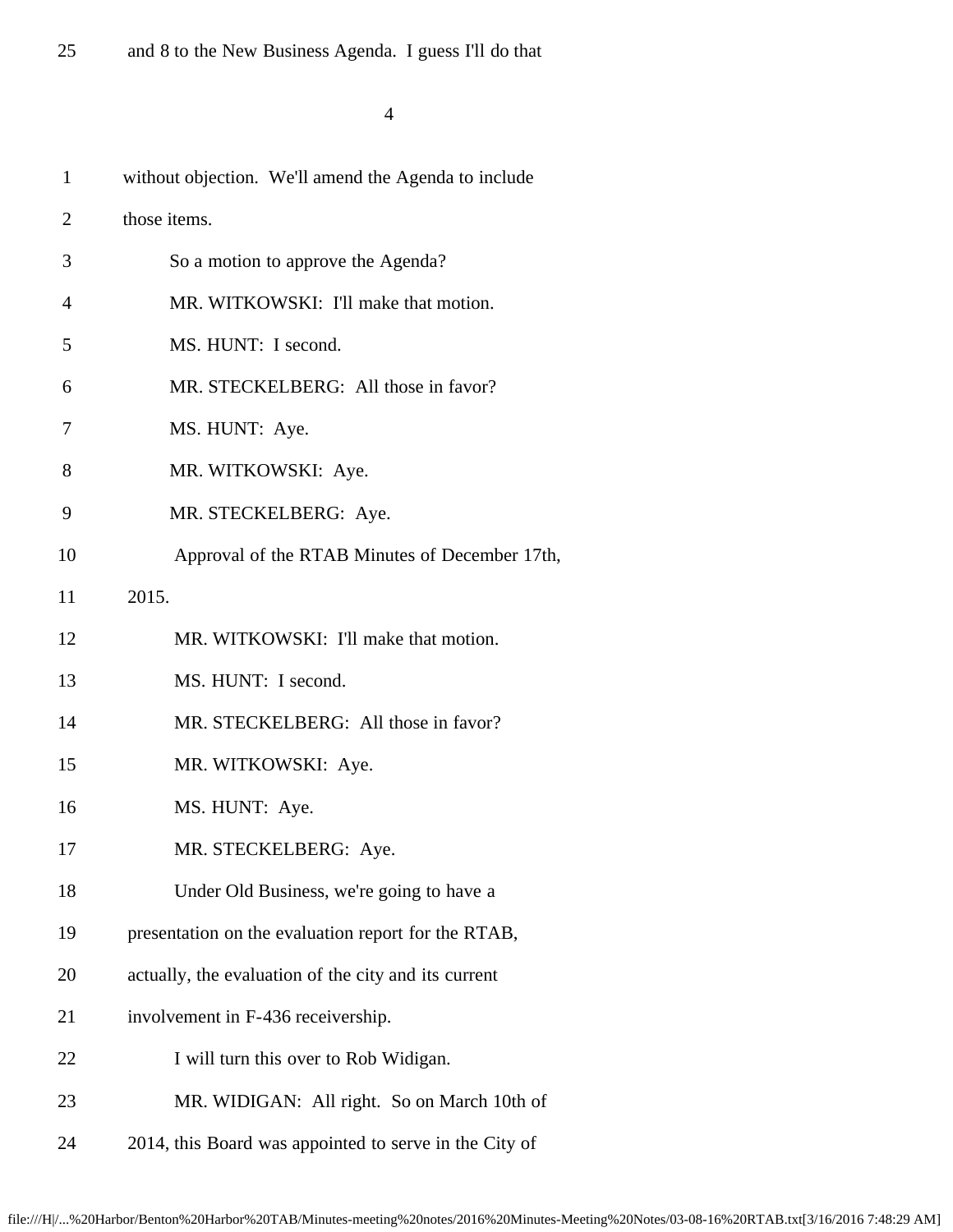25 Benton Harbor at the conclusion of Forty Saunders<sup>4</sup> (27/16)

| $\mathbf{1}$   | Emergency Manager. With this appointment, the RTAB was     |
|----------------|------------------------------------------------------------|
| $\overline{2}$ | tasked with conducting a formal evaluation of the City's   |
| 3              | operational and financial progress, noting benchmarks      |
| $\overline{4}$ | achieved and not yet achieved, including a list of         |
| 5              | specific recommendations and potential resources           |
| 6              | available to the City. This evaluation covers the period   |
| 7              | from March 10th, 2014 to March 10th of 2015.               |
| 8              | I'll just go over the process. The annual                  |
| 9              | evaluation was intended to determine the City's            |
| 10             | operational and financial progress and provide a list of   |
| 11             | specific recommendations and other constructive feedbacks  |
| 12             | that will promote and ensure the City's long-term          |
| 13             | sustainability.                                            |
| 14             | Treasury staff has developed evaluation                    |
| 15             | criteria based on the contents of the Governor's           |
| 16             | appointment letters of the RTAB members and Public Act 436 |
| 17             | of 2012 and the final order which was left by Tony         |
| 18             | Saunders.                                                  |
| 19             | The evaluation is designed to gauge certain                |
| 20             | performance indicators, the degree of continued State      |
| 21             | oversight, the implementation of best practices and the    |
| 22             | City's involvement in future planning.                     |
| 23             | Treasury staff interviewed each member of the              |
| 24             | RTAB individually and, in addition, met with mayor -- at   |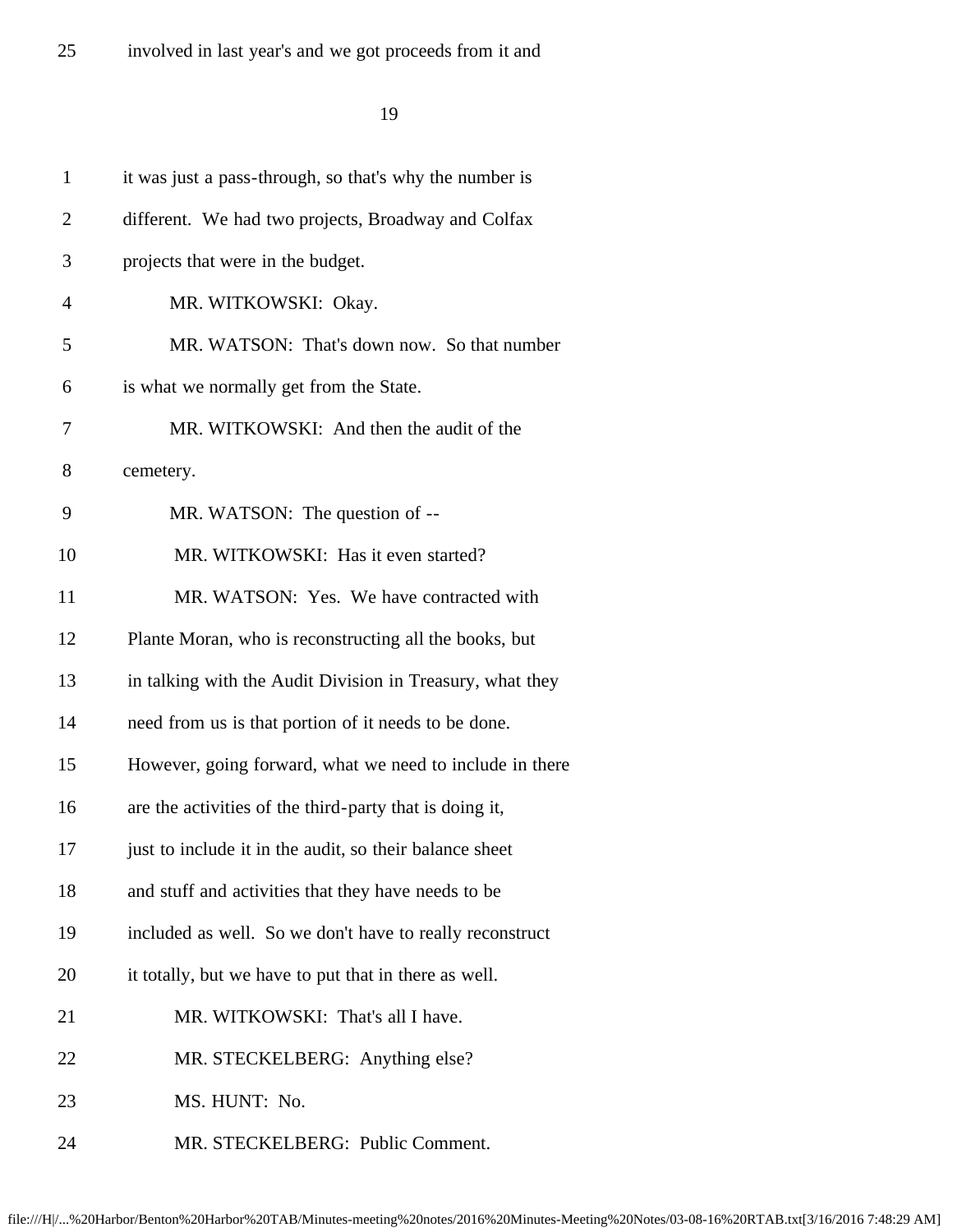## $25$  Seeing nobody having signed up for  $\beta$  and  $\alpha$  - 4/27/16

| $\mathbf{1}$   | comment, any Board Comment?                                |
|----------------|------------------------------------------------------------|
| $\overline{2}$ | MR. WITKOWSKI: Looking forwarding to meeting               |
| 3              | less.                                                      |
| 4              | MR. STECKELBERG: Well, yes, and this --                    |
| 5              | although I believe I said this at the last meeting, I      |
| 6              | believe this is my last meeting, and if all goes well,     |
| 7              | the Governor will have an opportunity to appoint a new     |
| 8              | person to the Board to launch the new lesser active RTAB   |
| 9              | schedule.                                                  |
| 10             | MR. WIDIGAN: And this is also likely my last               |
| 11             | meeting as Deanna will be working --                       |
| 12             | MR. STECKELBERG: Oh, yeah, Deanna Hudson with              |
| 13             | Treasury will be staffing the RTAB and our activities from |
| 14             | our office of fiscal responsibility.                       |
| 15             | MS. HUDSON: Yes.                                           |
| 16             | MR. STECKELBERG: And --                                    |
| 17             | MS. HUNT: I'd like to make one comment.                    |
| 18             | MR. STECKELBERG: Yes.                                      |
| 19             | MS. HUNT: I'd like to say congrats to the                  |
| 20             | City of Benton Harbor for getting to the point where we    |
| 21             | are today, you know, kudos to everyone that worked so      |
| 22             | hard, City Manager, Commissioners to get to this point     |
| 23             | and to the point where the RTAB is really having to pull   |
| 24             | back and to meet quarterly, so that says a lot to the      |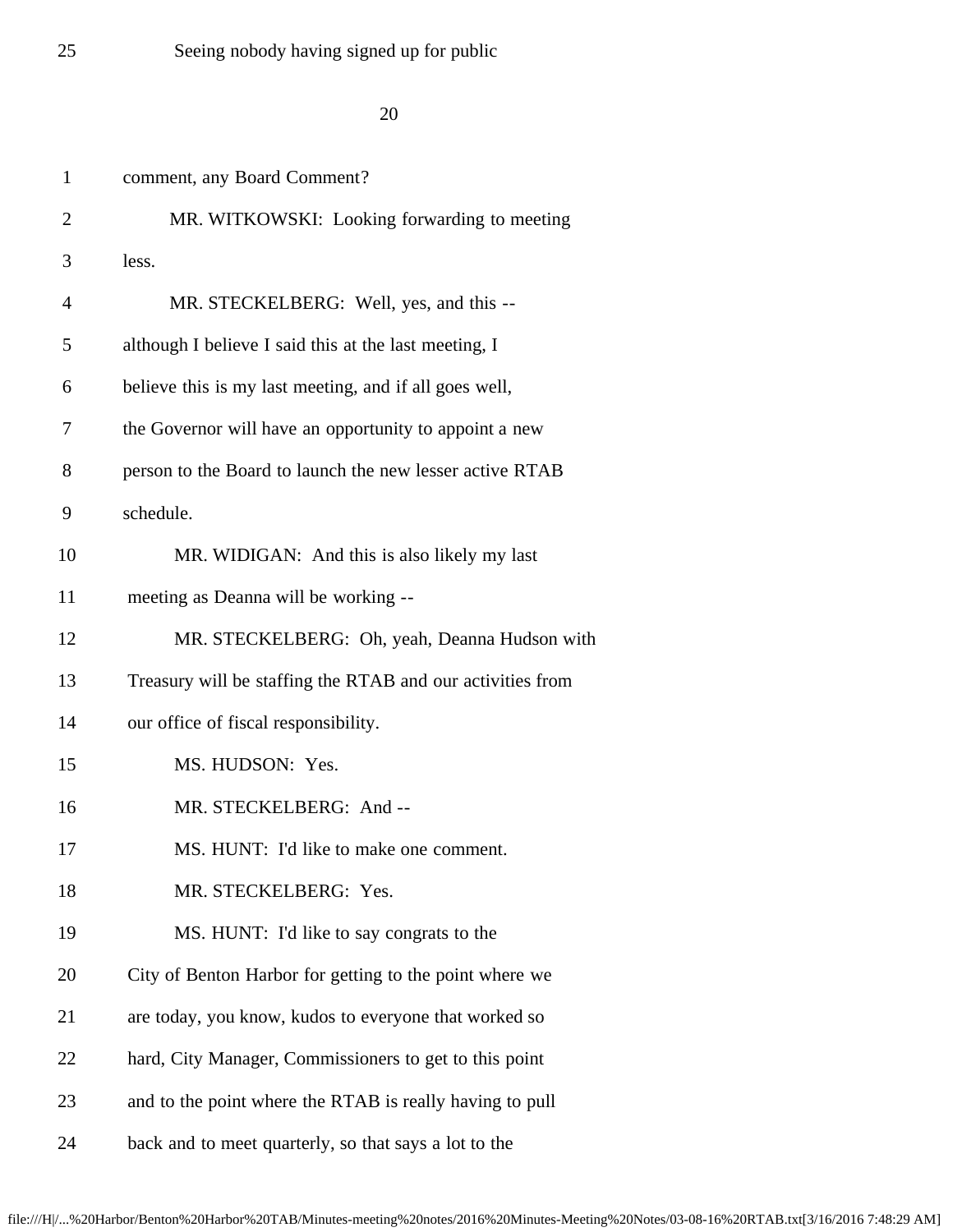25 City and to what you've done to make that happen,  $\frac{1}{2}$  / 16

| $\mathbf{1}$     | a resident of Benton Harbor, I'd like to say thank you. |
|------------------|---------------------------------------------------------|
| $\overline{2}$   | MR. WATSON: Thank you.                                  |
| 3                | MR. STECKELBERG: If there are no further                |
| $\overline{4}$   | comments, I move we adjourn.                            |
| $\mathfrak s$    | We're adjourned.                                        |
| $\sqrt{6}$       | (At 1:21 p.m. meeting adjourned.)                       |
| $\boldsymbol{7}$ |                                                         |
| $8\,$            |                                                         |
| $\mathbf{9}$     |                                                         |
| $10\,$           |                                                         |
| $11\,$           |                                                         |
| 12               |                                                         |
| 13               |                                                         |
| $14\,$           |                                                         |
| $15\,$           |                                                         |
| $16\,$           |                                                         |
| $17\,$           |                                                         |
| $18\,$           |                                                         |
| 19               |                                                         |
| $20\,$           |                                                         |
| 21               |                                                         |
| $22\,$           |                                                         |
| 23               |                                                         |
| 24               |                                                         |
|                  |                                                         |